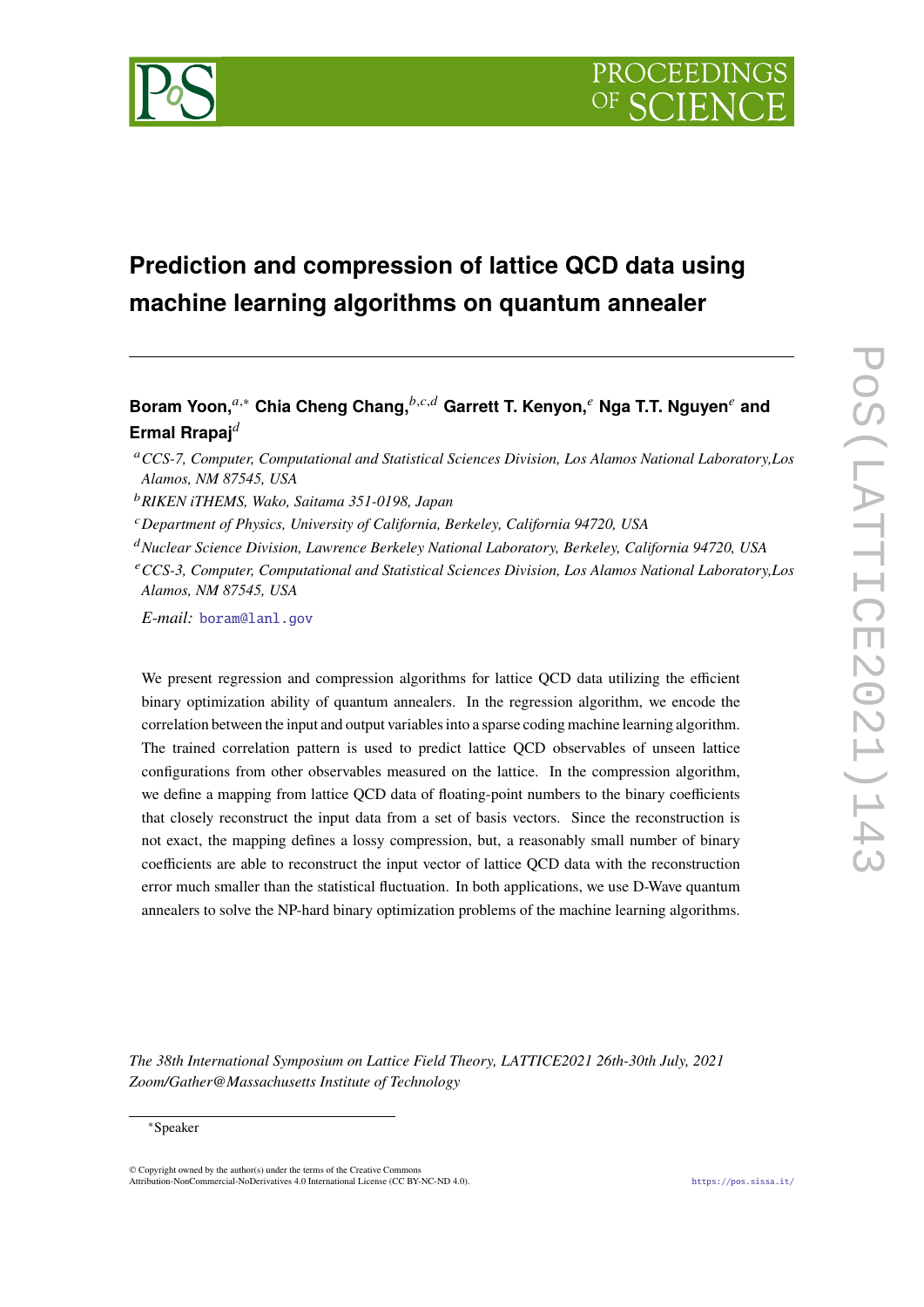#### **1. Introduction**

In lattice quantum chromodynamics (QCD) simulations, a large number of observables are measured on each Monte Carlo sample of the gauge field. The modern lattice QCD calculations targeting precise estimates often require the observable measurements computationally more expensive than the generation of the gauge field and produce  $O(PB)$  of data that need to be stored for a long term analysis. Since the measured observables share the same background lattice, however, their statistical fluctuations are correlated with each other. By exploiting the correlations, one can predict the values of the computationally expensive observables from the values of the computationally cheap observables, and compress the data for significantly reduced storage requirements.

Machine learning (ML) techniques provide powerful algorithms building models based on the correlation pattern of data. Various approaches enhancing the lattice QCD calculations using ML have been explored in recent studies [\[1–](#page-6-0)[4\]](#page-7-0). However, the ML training, which is the procedure of finding optimal model parameters describing the data, of most of the ML algorithms involve nontrivial optimization problems. The optimization problems are computationally challenging as they are typically non-convex and the dimension of optimization parameters is very large. Stochastic approaches, such as the Adam optimizer [\[5\]](#page-7-1), are used in many algorithms, but it demands expensive computations to obtain a near-optimal solution, especially for large models.

The optimization problems in ML algorithms can be solved using quantum annealers, such as the D-Wave system [\[6\]](#page-7-2), which realizes the Ising spin system at a very low temperature. Starting from a transverse field Hamiltonian, the quantum processor of the D-Wave system performs quantum annealing towards the target Ising Hamiltonian. After the quantum annealing, the final state of the Ising spin system falls into a low-lying energy solution of the Ising Hamiltonian. Since the annealing time for each sample takes only  $O(10)$  microseconds, a solution close to the ground-state can be obtained within a short wallclock time by repeating the quantum annealing and taking the smallest energy solution. Therefore, the optimization problem in ML algorithms can be solved using quantum annealing by mapping the optimization problem onto the structure of the Ising Hamiltonian:

<span id="page-1-0"></span>
$$
H(\mathbf{h}, \mathbf{J}, \mathbf{s}) = \sum_{i}^{N_q} h_i s_i + \sum_{i < j}^{N_q} J_{ij} s_i s_j \,,\tag{1}
$$

where  $s_i = \pm 1$  is the binary spin variable, and  $h_i$  and  $J_{ij}$  are real-valued qubit biases and coupling strengths that can be set by a user. Note that this Ising model is isomorphic to a quadratic unconstrained binary optimization (QUBO) problem when defined in terms of  $a_i = (s_i + 1)/2$ .

Utilizing quantum annealing, in this work, we present a ML regression algorithm predicting the values of the lattice QCD observables [\[7\]](#page-7-3) and a lossy data compression algorithm reducing the data storage requirement of the lattice QCD data [\[8\]](#page-7-4).

#### **2. Regression algorithm using quantum annealer**

ML prediction of the unmeasured but expensive observables from the measured but cheap observables was first discussed in Ref. [\[1\]](#page-6-0) and applied to a prediction of quasiparton distribution function matrix elements in Ref. [\[2\]](#page-7-5). The basic idea is the following. Assume that we have measurements on  $M$  independent lattice configurations. A set of common observables  $X$  are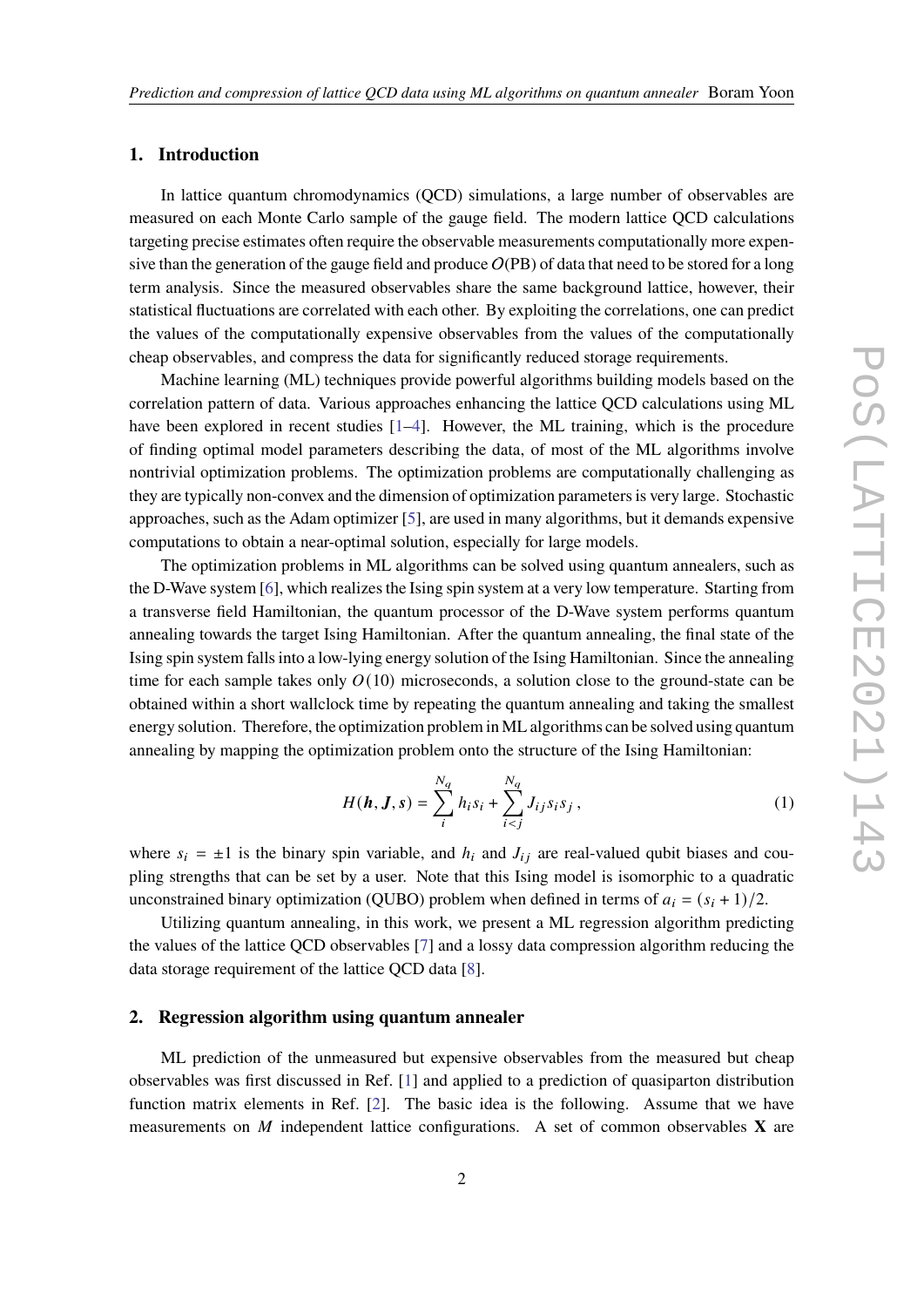measured on all M configurations, while a target observable O is measured only on the first  $N \ll M$ configurations. We call the first N configurations the *labeled dataset*, and the rest of the  $M - N$ configurations the *unlabeled dataset*. Using the labeled dataset, one can train a ML regression model f to yield the prediction of O from **X** for each configuration as  $O_P^{(k)} = f(\mathbf{X}^{(k)})$ , where k is the configuration index, and  $O_P^{(k)}$  is the ML prediction of  $O^{(k)}$ . After training the correlation pattern between **X** and O, the trained model can make predictions of  $O^{(k)}$  for the unlabeled dataset.

Quantification of the prediction uncertainties is an important issue when applying ML to scientific data. All ML predictions may have prediction errors since the trained model is empirical, and the data used for the training have statistical noise. When estimating the expectation value of an observable through the Monte Carlo average, therefore, the simple average over the machine learning predictions  $\frac{1}{M} \sum_k O_P^{(k)}$  could be a biased estimator of the target expectation value  $\langle O \rangle$ . For ML predictions on statistical data, however, an unbiased estimator can be defined following the bias correction algorithms developed in the truncated solver method [\[9\]](#page-7-6) and the all-mode averaging [\[10\]](#page-7-7). In this approach, the labeled dataset is split into training  $(N_t)$  and bias-correction  $(N_b)$  datasets, where  $N_t + N_b = N$ , and the bias correction of the regression model trained on the training dataset can be carried out using the bias correction dataset as following:

<span id="page-2-0"></span>
$$
O_P^{BC} = \frac{1}{M} \sum_{k=N+1}^{N+M} O_P^{(k)} + \frac{1}{N_b} \sum_{k=N_t+1}^{N} \left( O^{(k)} - O_P^{(k)} \right),
$$
 (2)

where  $O_P^{BC}$  is an unbiased estimator of the expectation value of  $O: \langle O_P^{BC} \rangle = \langle O_P \rangle + \langle O - O_P \rangle = \langle O \rangle$ . Here the second term is the bias correction term estimating the difference between the ground truth and its ML prediction. In the calculation of the statistical error of  $O_P^{BC}$ , the bias correction term naturally increases the size of the statistical error accounting for the prediction quality, so it provides a statistically sound uncertainty quantification of the ML predictions.

We design a new regression algorithm based on sparse coding [\[11\]](#page-7-8), which is an unsupervised machine learning technique. For a set of input vectors of  $\{X^{(k)} \in \mathbb{R}^D\}_{k=1}^M$ , sparse coding finds a matrix  $\phi \in \mathbb{R}^{D \times N_q}$ , which is called the sparse coding dictionary, and the minimum number of nonzero coefficients  $\{a^{(k)} \in \mathbb{R}^{N_q}\}_{k=1}^M$  such that they reconstruct the input data as the following linear equation:  $\mathbf{X}^{(k)} \approx \boldsymbol{\phi} \boldsymbol{a}^{(k)}$ . This can be written as the following optimization problem:

$$
\min_{\phi} \sum_{k} \min_{a^{(k)}} \left[ \frac{1}{2} ||\mathbf{X}^{(k)} - \phi \mathbf{a}^{(k)}||^2 + \lambda ||\mathbf{a}^{(k)}||_0 \right],
$$
 (3)

where  $\lambda$  is the sparsity penalty parameter. Here the difficult part is the optimization in  $a^{(k)}$  because the  $L_0$ -norm in the sparsity penalty term makes the problem NP-hard [\[12\]](#page-7-9).

The  $a^{(k)}$ -optimization part can be mapped onto the D-Wave through the following [\[13,](#page-7-10) [14\]](#page-7-11):

$$
\mathbf{h} = -\boldsymbol{\phi}^T \mathbf{X} + \lambda + \frac{1}{2}, \qquad \mathbf{J} = \boldsymbol{\phi}^T \boldsymbol{\phi}, \qquad s = 2a - 1. \tag{4}
$$

In this way, one can solve the optimization in  $a^{(k)}$  using D-Wave, while the optimization for  $\phi$  can be done on classical computers. Note that, on the D-Wave,  $a_i$  corresponds to the spin up or down state, so it is restricted to a binary variable:  $a^{(k)} \in \{0, 1\}^{N_q}$ .

Once trained, the  $\phi$  encodes the correlation pattern of the input data  $\mathbf{X}^{(k)}$ . Assume that we have a new vector **X** ′ that has a few corrupted vector elements. If one calculates the sparse coefficients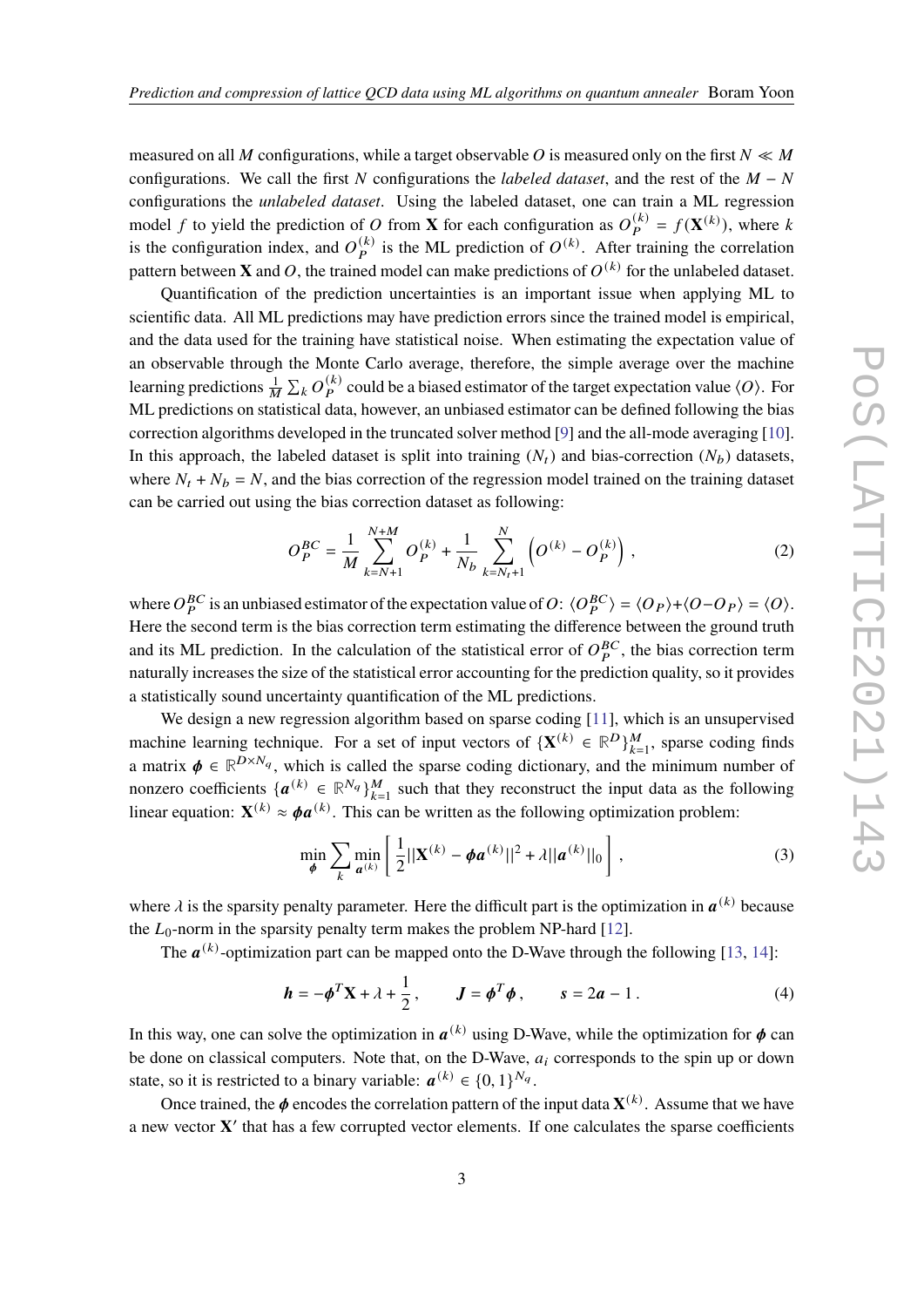<span id="page-3-0"></span>

**Figure 1:** Prediction error of the CP-violating two-point correlation functions predicted using the sparse coding regression algorithm as a function of the number of qubits used for the prediction (red squares). An exponential ansatz is fitted to the data points for all  $N_q$  (blue line) and those excluding  $N_q = 20$  (green line).

 $a'$  of the **X**' using the trained  $\phi$ , it finds the most plausible basis vectors among  $\phi$  describing the uncorrupted input vector elements. In the reconstruction  $\phi a'$ , as a result, the corrupted input vector elements are replaced by those considered more natural based on the trained correlation pattern of . In the field of image processing, this procedure is called *inpainting* or *denoising* [\[15\]](#page-7-12).

Using the inpainting feature of the sparse coding, a regression model can be constructed as follows. Consider N sets of labeled data  $\{X^{(i)}, y^{(i)}\}_{i=1}^N$ , and M sets of the unlabeled data  ${\bf X}^{(j)}\}_{j=N+1}^{N+M}$ , where  ${\bf X}^{(i)} \equiv \{x_1^{(i)}\}$  $\binom{i}{1}, x_2^{(i)}$  $\{a_2^{(i)}, \ldots, x_D^{(i)}\}$  is the input vector (independent variable), and  $y^{(i)}$ is the output variable (dependent variable). The goal is to build a regression model  $F$  using the labeled dataset to make predictions  $\hat{y}$  of y for an unseen input data **X** as  $F(\mathbf{X}) = \hat{y} \approx y$ . The key idea is to concatenate the input and output variables of the labeled dataset into an extended vector,  $\widetilde{\mathbf{X}}^{(i)} \equiv \{x_1^{(i)}\}$  $\binom{i}{1}, x_2^{(i)}$  $\{(\lambda_1, \ldots, \lambda_D^{(\hat{i})}, y^{(\hat{i})}\}$ , and calculate the dictionary matrix  $\widetilde{\boldsymbol{\phi}} \in \mathbb{R}^{(D+1)\times N_q}$  of the extended vectors  $\{\tilde{\bar{\mathbf{X}}}(i)\}_{i=1}^N$ . For the prediction on the unlabeled dataset, build vectors  $\tilde{\mathbf{X}}_o^{(j)} \equiv$  ${x_1^{(j)}}$  $\binom{(j)}{1}, x_2^{(j)}$  $x_2^{(j)}, \ldots, x_D^{(j)}$  $\{(\vec{y}, \vec{y})\}$ , where  $\vec{y}^{(j)}$  is an initial guess of  $y^{(j)}$  set by the average value of  $y^{(i)}$  in the labeled dataset. Then, using the dictionary  $\tilde{\phi}$  obtained from the labeled dataset, find sparse representation  $a^{(j)}$  for  $\widetilde{\mathbf{X}}_o^{(j)}$  and calculate reconstruction as  $\widetilde{\mathbf{X}}^{(j)} = \widetilde{\phi}a^{(j)}$ . This replaces the outlier components, including  $\bar{y}^{(j)}$ , in  $\tilde{\mathbf{X}}_0^{(j)}$  by the values that can be described by  $\tilde{\boldsymbol{\phi}}$ . Finally, the prediction of  $y^{(j)}$  is given by  $\hat{y}^{(j)} = [\tilde{\mathbf{X}}'^{(j)}]_{D+1}$ . A detailed procedure, including the pre-training and normalization improving the prediction performance, is described in Ref. [\[7\]](#page-7-3).

To demonstrate the regression ability of the proposed algorithm, we apply it to the lattice QCD simulation data generated for the calculation of the charge-parity (CP) symmetry violating phase  $\alpha_{\rm CPV}$  of the neutron [\[16\]](#page-8-0). From the real and imaginary parts of the normal and pseudoscalarprojected two-point correlation functions calculated without CPV interactions at  $t/a = 8, 9, \ldots, 12$ , we predict the imaginary part of the two-point correlation functions calculated in presence of the CP-violating interactions. In this example, the input vector has 20 variables and the output is a single variable. For this test, we train  $\phi$  using 6976 data samples and test its prediction ability on 8640 data samples measured in Refs.  $[17, 18]$  $[17, 18]$  $[17, 18]$ . For the training and prediction, the  $\alpha$ -optimization is carried out using the D-Wave 2000Q quantum annealer, and the  $\phi$ -optimization is performed using the stochastic gradient descent method on a classical computer. Because of the restricted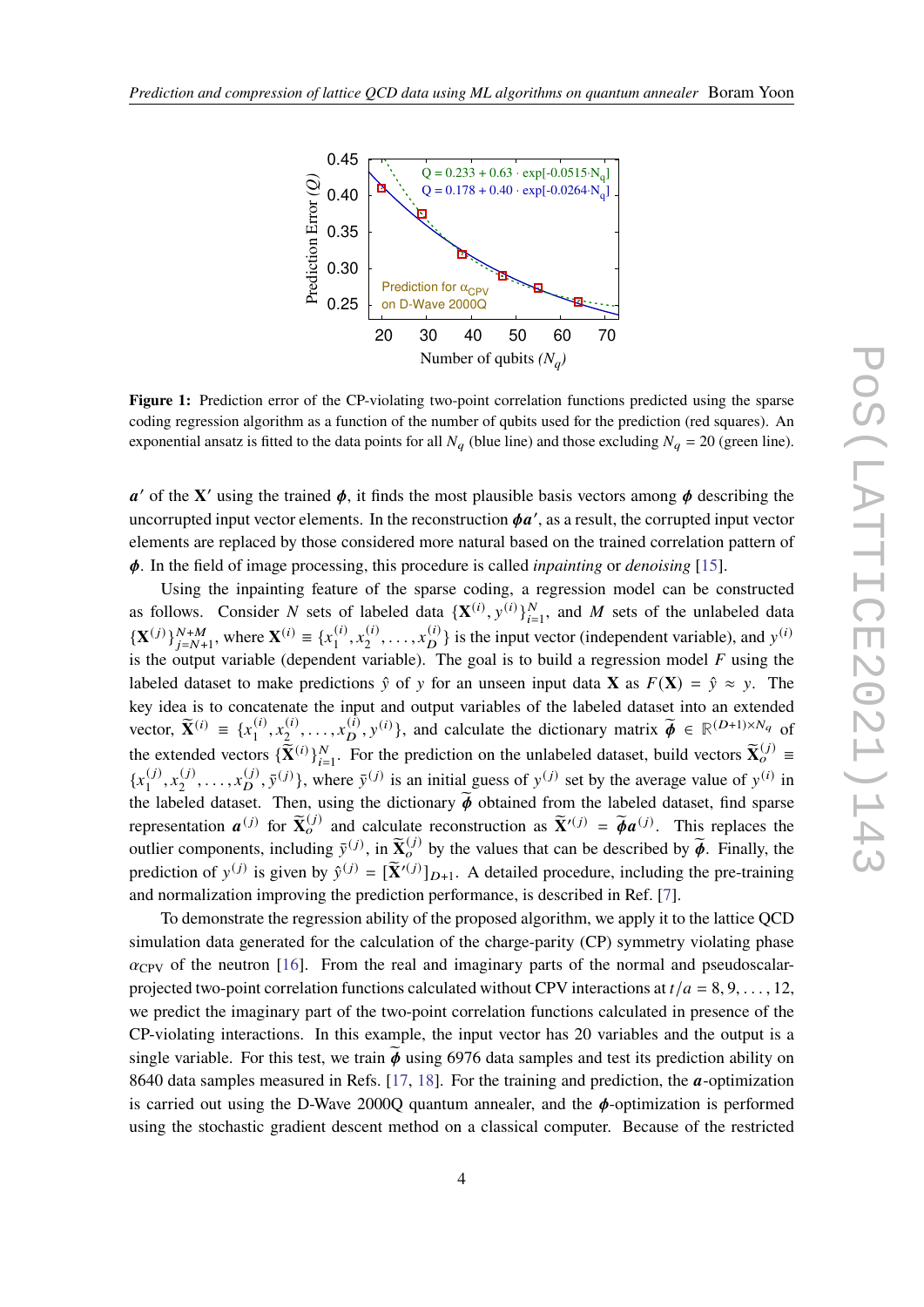number of fully connected logical qubits on the D-Wave 2000Q hardware, the maximum dimension of the sparse representation  $a^{(k)}$  is limited to 64. Results presented in Fig. [1](#page-3-0) show that the current prediction performance is limited by the maximum number of qubits of the quantum annealer. A detailed description of the quantum annealing and regression results are presented in Ref. [\[7\]](#page-7-3).

#### **3. Lossy compression algorithm using quantum annealer**

Another interesting use of quantum annealers is data compression. Lattice QCD simulations produce a huge amount of data, but they are correlated with each other, so one can reduce the storage space requirement by exploiting the correlation. In most lattice QCD data analyses, furthermore, data precision sufficiently smaller than the statistical fluctuation is good enough, so lossy data compression is considered as a viable approach.

A lossy compression algorithm can be constructed in a similar structure as the sparse coding described in the previous section. Assume that we have a matrix  $\phi \in \mathbb{R}^{D \times N_q}$  and binary coefficients  $a^{(k)} \in \{0, 1\}^{N_q}$  that precisely reconstruct the input vectors  $\mathbf{X}^{(k)} \in \mathbb{R}^D$  such that  $\mathbf{X}^{(k)} \approx \boldsymbol{\phi} a^{(k)}$  for all data index  $k = 1, 2, 3, ..., N$ . The procedure defines a mapping from **X**-space to **a**-space:

$$
\left\{ \mathbf{X}^{(k)} | \mathbf{X}^{(k)} \in \mathbb{R}^D \right\}_{k=1}^N \longrightarrow \left( \left\{ \boldsymbol{a}^{(k)} | \boldsymbol{a}^{(k)} \in \{0,1\}^{N_q} \right\}_{k=1}^N, \boldsymbol{\phi} \in \mathbb{R}^{D \times N_q} \right). \tag{5}
$$

Note that here we restrict the  $a_i^{(k)}$  to a binary variable so that it can be stored in a single bit. Also, we focus on the cases where  $N_a \ll N$ , which is the typical situation in high-statistics data, so that the memory usage of  $\phi$  is sufficiently smaller than the size of the original data. This transformation forms a data compression since the data in  $a$ -space require less memory than those in  $X$ -space.

Such  $\{a^{(k)}\}$  and  $\phi$  can be obtained by minimizing the mean square reconstruction error,

$$
\min_{\boldsymbol{\phi}} \sum_{k} \min_{\boldsymbol{a}^{(k)}} \left[ \sum_{i=1}^{D} \left( X_i^{(k)} - \left[ \boldsymbol{\phi} \boldsymbol{a}^{(k)} \right]_i \right)^2 \right]. \tag{6}
$$

In general, a weight factor of inverse variance,  $1/\sigma_{X_i}^2$ , should be multiplied to the least-squares loss function to avoid the algorithm focusing on the large-variance components of the input vector. In this study, we assume that the data is standardized before the compression, so  $1/\sigma_{X_i}^2 = 1$ . Here, the  $\phi$ -optimization part can be performed on classical computers using stochastic gradient descent, but finding the optimal solution of the  $a$ -vectors is an NP-hard problem because it is a binary optimization. However, the  $a$ -optimization can be solved using the D-Wave quantum annealer after the transformation to the Ising Hamiltonian in Eq. [\(1\)](#page-1-0) following

$$
\mathbf{J} = 2\boldsymbol{\phi}^T \boldsymbol{\phi}, \qquad h_i = -2 \left[ \boldsymbol{\phi}^T \mathbf{X} \right]_i + \left[ \boldsymbol{\phi}^T \boldsymbol{\phi} \right]_i, \qquad s = 2a - 1. \tag{7}
$$

Since this is a lossy compression algorithm, the reconstruction is not exactly the same as the original data, and there could be reconstruction errors that introduce bias in the data analysis. However, the bias can be removed using a small portion of the original data following the bias correction approach given in Eq. [\(2\)](#page-2-0). A detailed description can be found in Ref. [\[8\]](#page-7-4).

To show the compression performance, we apply the algorithm to compress the vector and axial-vector nucleon three-point correlator data of the 16 timeslices calculated in Ref. [\[19\]](#page-8-3). Fig. [2](#page-5-0)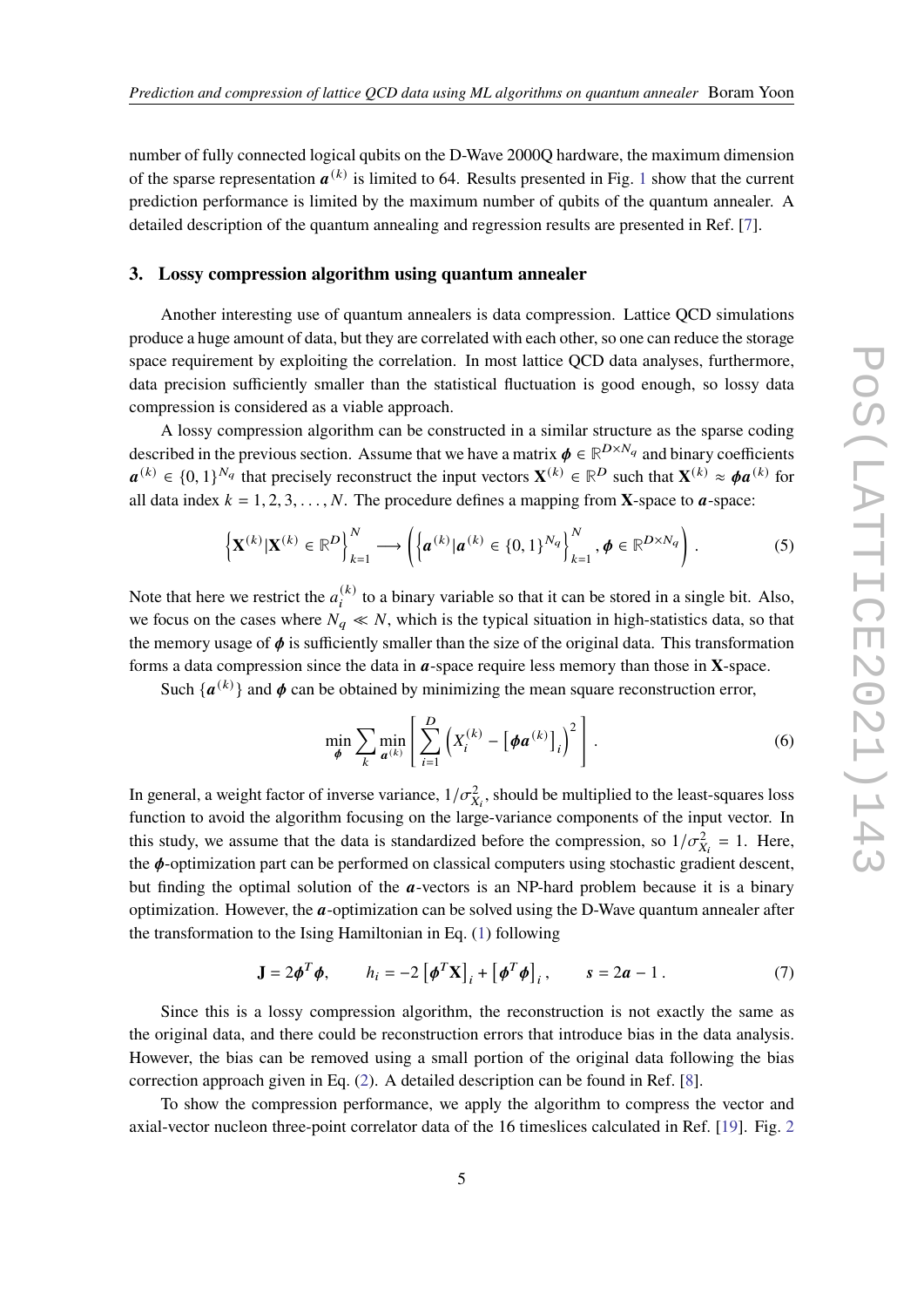<span id="page-5-0"></span>

**Figure 2:** Correlation pattern of the 16 components of the vector (left) and the axial-vector (right) data. Red indicates the high correlation (correlation coefficient  $= 1$ ), and white indicates no correlation.

<span id="page-5-1"></span>

**Figure 3:** Squared reconstruction error for different number of storing bits. For the principal component analysis (PCA) and autoencoder (AE) approaches, the number of storing bits is calculated by  $32 \times N_z$ , assuming single-precision floating-point numbers.

shows their correlation pattern. To avoid the effects from the integrated control errors (ICE) [\[20\]](#page-8-4) of the D-Wave hardware, we first carry out the compression tests using D-Wave's simulated annealing sampler implemented in the D-Wave's Ocean library [\[21\]](#page-8-5), on classical computers. Fig. [3](#page-5-1) shows the reconstruction error of the new algorithm in blue data points, and those of the other compression algorithms based on principal component analysis (PCA) and neural-network autoencoder for various different numbers of storing bits. The new binary compression algorithm shows a much smaller reconstruction error than others. Also, by comparing the vector and axial-vector results, one can see that the reconstruction error of the vector data is much smaller than the reconstruction error of the axial-vector data, because of the higher correlation in the vector channel. We also carry out the compression test using D-Wave 2000Q and Advantage systems but found slightly worse compression performance than the simulated annealing due to the ICE.

The compression can be used for outlier detection for rare events or data corruption, because a large reconstruction error for an input data vector indicates that the correlation pattern of the data is different from those used in the training of  $\phi$ . Also, the relation between the original vector **X** and the binary coefficients  $\alpha$  is linear, so one can replace the expensive operations on the floating-point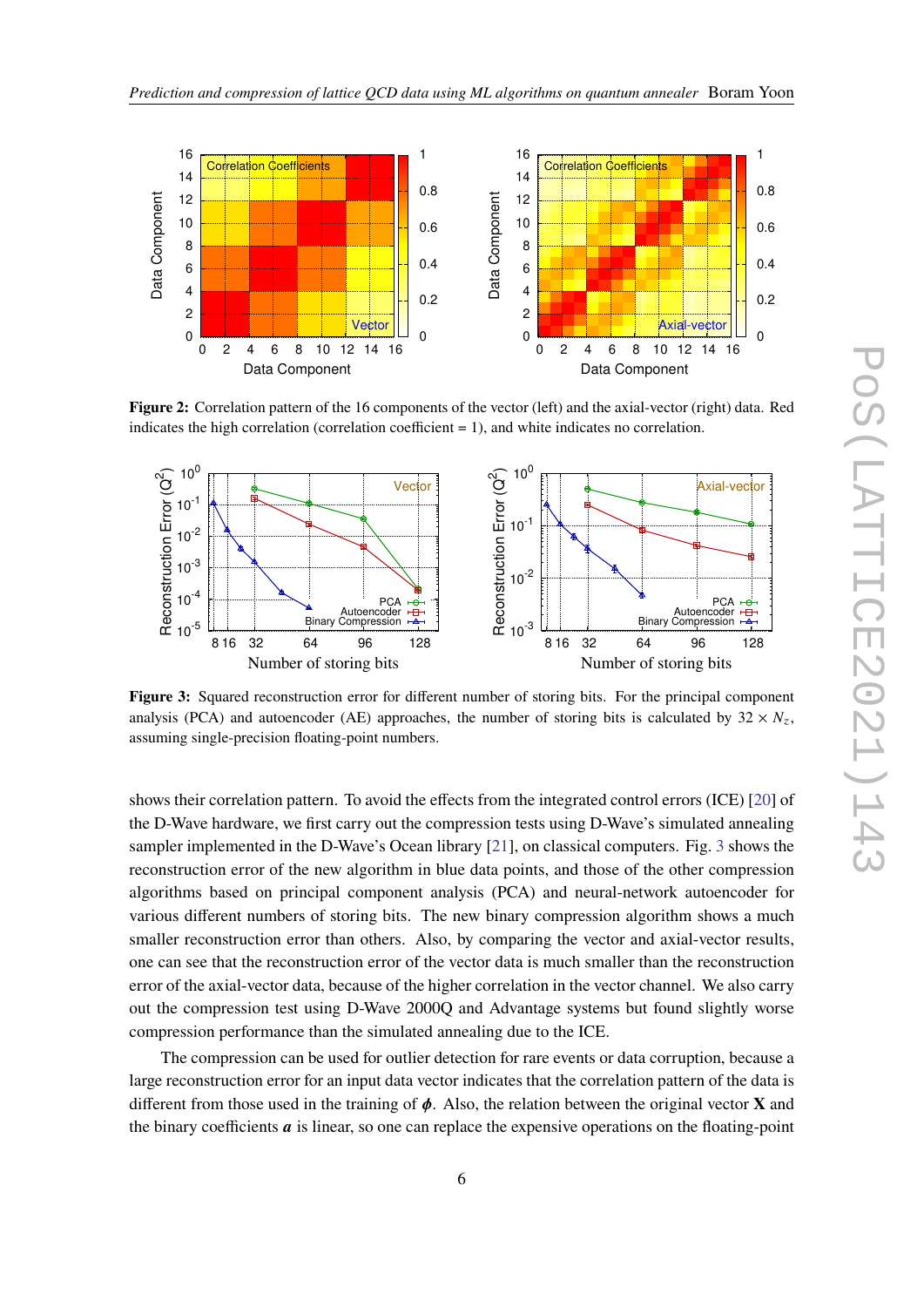numbers of  $X$  by the cheap operations on the single-bit coefficients  $a$ .

#### **4. Conclusion**

We presented a new ML regression algorithm utilizing D-Wave quantum annealer as an efficient optimization algorithm finding optimal ML model parameters. Motivated by the inpainting feature of the sparse coding, a correlation pattern between the dependent and independent variables is trained to make predictions on unlabeled dataset. For the training and predictions, the D-Wave 2000Q quantum annealer is used to find the sparse coefficients of the sparse coding ML algorithm. The regression algorithm is applied to predict the two-point correlators of the CP-violating interactions. Results show that the regression performance is limited by the number of fully connected logical qubits of current D-Wave hardware, but promising on the future quantum annealing architectures.

We also presented a new lossy data compression algorithm based on ML using a D-Wave quantum annealer. The algorithm finds a set of basis vectors and their binary coefficients that precisely reconstruct the original data. Finding such binary coefficients is an NP-hard optimization problem, but the algorithm is formulated so that they can be obtained using the D-Wave quantum annealer with a short wallclock time. The compression algorithm applied to nucleon three-point correlator data shows a much better compression performance than the compression algorithms based on PCA or the autoencoder. Currently, the compression performance with D-Wave quantum annealer is limited by the ICE of the D-Wave hardware. On future architectures with improved ICE, however, the algorithm is expected to perform much better.

#### **Acknowledgments**

The QUBO optimizations were carried out using the D-Wave 2000Q at Los Alamos National Laboratory (LANL) and the D-Wave's Leap Quantum Cloud Service. Simulation data used for the numerical experiment were generated using the computer facilities at NERSC, OLCF, USQCD Collaboration, and institutional computing at LANL. This work was supported by the U.S. Department of Energy (DOE), Office of Science, Office of High Energy Physics under Contract No. 89233218CNA000001 and LANL LDRD program. Lawrence Berkeley National Laboratory (LBNL) is operated by The Regents of the University of California (UC) for the U.S. DOE under Federal Prime Agreement DE-AC02-05CH11231. This material is based upon work supported by the U.S. Department of Energy, Office of Science, Office of Nuclear Physics, Quantum Horizons: QIS Research and Innovation for Nuclear Science under Award Number FWP-NQISCCAWL (CCC). ER acknowledges the NSF N3AS Physics Frontier Center, NSF Grant No. PHY-2020275, and the Heising-Simons Foundation (2017-228).

### **References**

<span id="page-6-0"></span>[1] B. Yoon, T. Bhattacharya, and R. Gupta, *Machine Learning Estimators for Lattice QCD Observables*, *Phys. Rev. D* **100** (2019), no. 1 014504, [[arXiv:1807.05971](http://arxiv.org/abs/1807.05971)].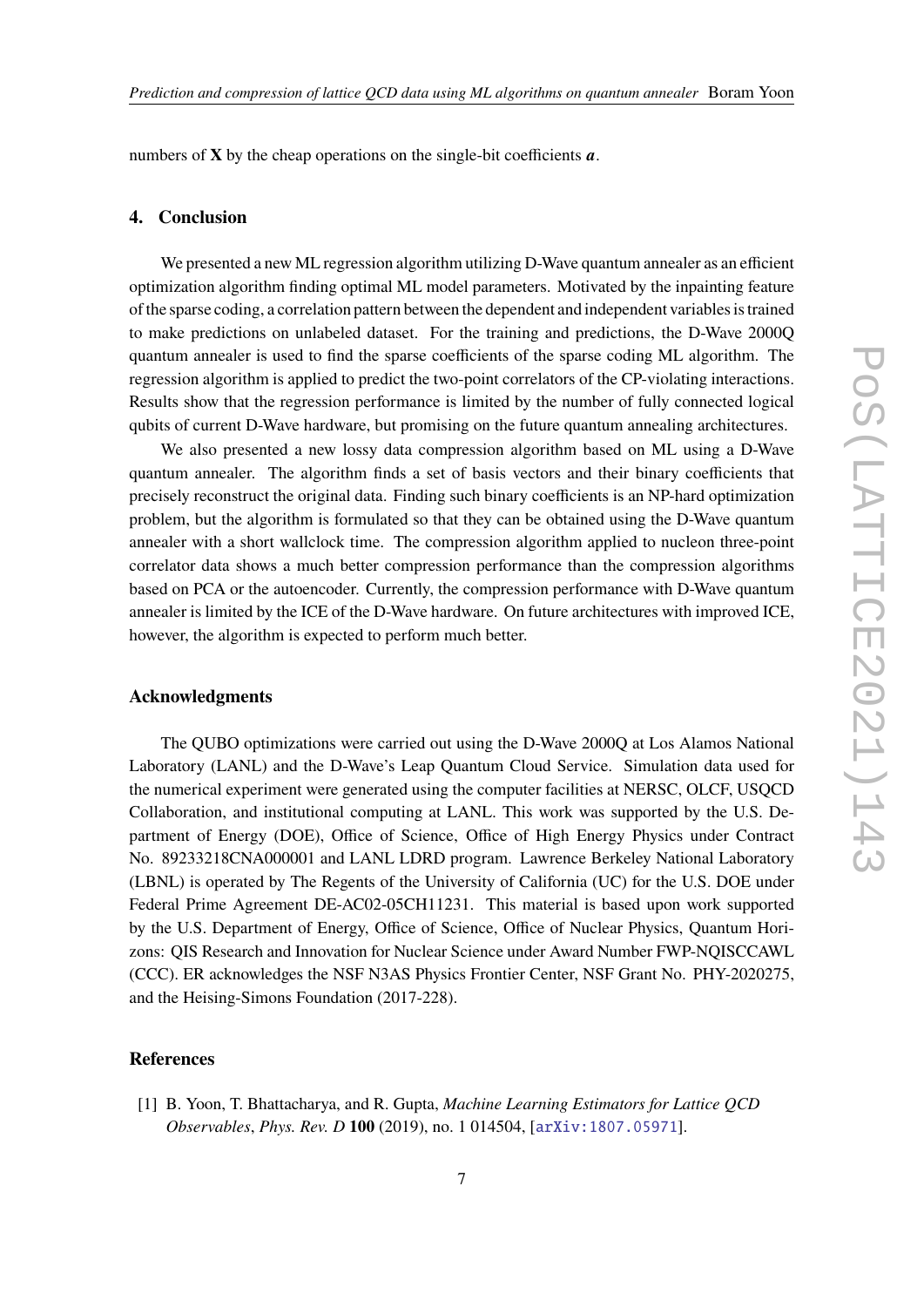- <span id="page-7-5"></span>[2] R. Zhang, Z. Fan, R. Li, H.-W. Lin, and B. Yoon, *Machine-learning prediction for quasiparton distribution function matrix elements*, *Phys. Rev. D* **101** (2020), no. 3 034516, [[arXiv:1909.10990](http://arxiv.org/abs/1909.10990)].
- [3] G. Kanwar, M. S. Albergo, D. Boyda, K. Cranmer, D. C. Hackett, S. Racanière, D. J. Rezende, and P. E. Shanahan, *Equivariant flow-based sampling for lattice gauge theory*, *Phys. Rev. Lett.* **125** (2020), no. 12 121601, [[arXiv:2003.06413](http://arxiv.org/abs/2003.06413)].
- <span id="page-7-0"></span>[4] S. Bulusu, M. Favoni, A. Ipp, D. I. Müller, and D. Schuh, *Generalization capabilities of translationally equivariant neural networks*, *Phys. Rev. D* **104** (2021), no. 7 074504, [[arXiv:2103.14686](http://arxiv.org/abs/2103.14686)].
- <span id="page-7-1"></span>[5] D. P. Kingma and J. Ba, *Adam: A method for stochastic optimization*, 2017.
- <span id="page-7-2"></span>[6] "D-Wave System Documentation." <https://docs.dwavesys.com/docs/latest/index.html>. Accessed: 2021-05-10.
- <span id="page-7-3"></span>[7] N. T. Nguyen, G. T. Kenyon, and B. Yoon, *A regression algorithm for accelerated lattice QCD that exploits sparse inference on the D-Wave quantum annealer*, *Sci. Rep.* **10** (2020), no. 1 10915, [[arXiv:1911.06267](http://arxiv.org/abs/1911.06267)].
- <span id="page-7-4"></span>[8] B. Yoon, N. T. T. Nguyen, C. C. Chang, and E. Rrapaj, *Lossy compression of statistical data using quantum annealer*, [arXiv:2110.02142](http://arxiv.org/abs/2110.02142).
- <span id="page-7-6"></span>[9] G. S. Bali, S. Collins, and A. Schafer, *Effective noise reduction techniques for disconnected loops in Lattice QCD*, *Comput. Phys. Commun.* **181** (2010) 1570–1583, [[arXiv:0910.3970](http://arxiv.org/abs/0910.3970)].
- <span id="page-7-7"></span>[10] T. Blum, T. Izubuchi, and E. Shintani, *New class of variance-reduction techniques using lattice symmetries*, *Phys. Rev.* **D88** (2013), no. 9 094503, [[arXiv:1208.4349](http://arxiv.org/abs/1208.4349)].
- <span id="page-7-8"></span>[11] C. Rozell, D. Johnson, R. Baraniuk, and B. Olshausen, *Sparse coding via thresholding and local competition in neural circuits*, *Neural Computation* **20** (October, 2008) 2526–2563.
- <span id="page-7-9"></span>[12] B. K. Natarajan, *Sparse approximate solutions to linear systems*, *SIAM J. Comput.* **24** (Apr., 1995) 227–234.
- <span id="page-7-10"></span>[13] N. T. T. Nguyen and G. T. Kenyon, *Solving sparse representation for object classification using quantum d-wave 2x machine*, in *The First IEEE International Workshop on Post Moore's Era Supercomputing, PMES*, pp. 43–44, 2016.
- <span id="page-7-11"></span>[14] N. T. T. Nguyen and G. T. Kenyon, *Image classification using quantum inference on the d-wave 2x*, in *2018 IEEE International Conference on Rebooting Computing (ICRC)*, pp. 1–7, 2018. arXiv:1905.13215.
- <span id="page-7-12"></span>[15] B. Shen, W. Hu, Y. Zhang, and Y.-J. Zhang, *Image inpainting via sparse representation*, in *2009 IEEE International Conference on Acoustics, Speech and Signal Processing*, pp. 697–700, 2009.